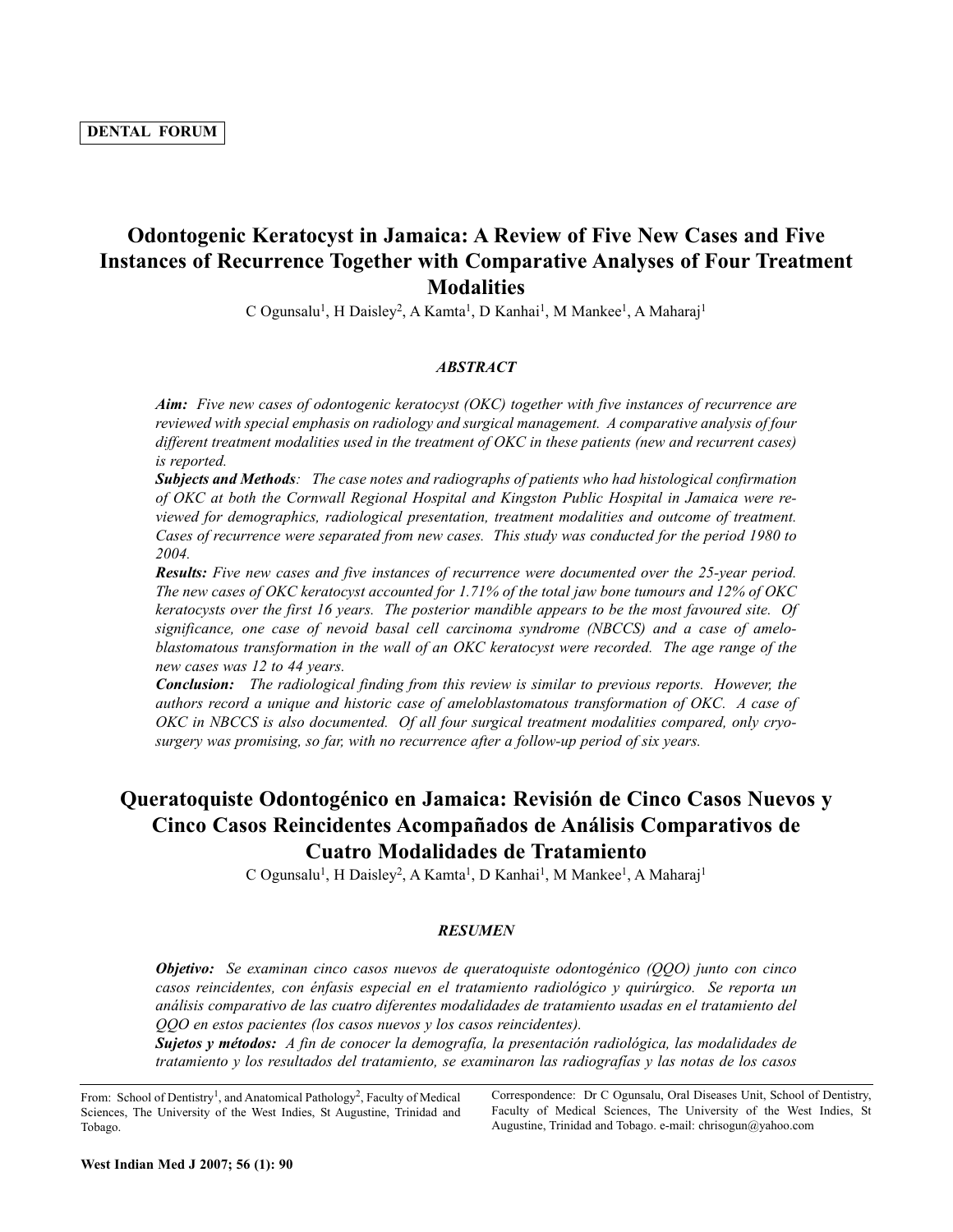#### Ogunsalu et al

*que tuvieron confirmación histológica de QQO, tanto en el Cornwall Regional Hospital como en el Kingston Public Hospital de Jamaica. Los casos de reincidencia fueron separados de los casos nuevos. Este estudio abarcó el periodo comprendido de.1980 a 2004.*

*Resultados: Cinco nuevos casos y cinco casos reincidentes fueron documentados en ese período de 25 años. Los nuevos casos de QQO dieron cuenta del 1.71% del total de tumores de mandíbula y del 12% de los queratoquistes odontogénicos en los primeros 16 años. La mandíbula posterior parece ser el sitio más favorecido. De significación particular fue la documentación de un caso de síndrome de carcinoma basal celular nevoide (SCCBN), y un caso de transformación ameloblastomatosa en la pared de un queratoquiste odontogénico. El rango de la edad de los nuevos casos fue de 12 a 44 años. Conclusión: El hallazgo radiológico de este estudio, es similar al de reportes previos. Sin embargo, los autores documentan un caso único e histórico de transformación ameloblastomatosa del QQO. También se documenta un caso de QQO en SCCBN. De las cuatro modalidades de tratamiento comparadas, sólo la criocirugía ha sido promisoria hasta el momento, por cuanto no presentó reincidencias luego de un período de seguimiento de seis años.*

**West Indian Med J 2007; 56 (1): 2**

#### **INTRODUCTION**

The term odontogenic keratocyst (OKC) was first used by Philipsen in 1956 (1). In 1963, Pindborg and Hansen (2) described the essential features of this cyst. The most significant characteristic of this cyst is the exceedingly high recurrence rate. Various modalities have been utilized in the management of OKC (3-9). These modalities include marsupialization, enucleation, and *en bloc* resection with or without immediate reconstruction. However, irrespective of the modality of treatment, the recurrence rate of OKC is known to be high (from  $5\%$ –62.5%). This high recurrence rate has been attributed to the presence of epithelial remnants of satellite cysts in the osseous margin.

The use of cryosurgery seems to be very promising as Schmidt and Pogrel documented a recurrence rate of only 11.5% in 36 patients (22 of the 36 patients had received previous treatment consisting of enucleation alone) treated with enucleation and liquid nitrogen cryotherapy (10)**.**

### **SUBJECTS AND METHODS**

The case files of all patients who had histological confirmation of the diagnosis of odontogenic keratocyst from 1980–1995, at both the Cornwall Regional Hospital and Kingston Public Hospital are reviewed and studied for demographics, radiographic appearance and clinical behaviour. No record pertaining to a patient was recorded twice as instance of recurrence was documented separately up to 2004 (a period of 25years). These records subsequently formed part of the records on a computer programme (tumour powerhouse) designed by one of the authors, which can be used both on PC and McIntosh computers for the continuous documentation of data relating to jawbone tumours in Jamaica.

Four treatment modalities (enucleation, cryosurgery, *en bloc* resection without reconstruction and radical resection with reconstruction, utilizing autogenous bone graft) were used. All these surgical modalities are compared based on the presence or absence of recurrence after an appropriate follow-up period.

## **RESULTS**

Five new cases of OKC were documented during this period. Of these, four patients were female and one male. Odontogenic keratocyst accounted for 2.8% of jaw bone tumours and 12% of odontogenic cysts in Jamaica, during the period 1980–1995 (a 16-year period). Five instances of recurrence were also documented during this 16-year period and up to 2004. These are summarized in Tables 1 and 2.

The posterior mandible was the most favoured site except for *case 1* (Table 1) which occurred anteriorly and posteriorly on both sides (Fig. 1). *Case 3*, which was a patient with nevoid basal cell carcinoma syndrome (NBCCS), had lesions of OKC affecting all four quadrants of the jaw (Fig. 2a and 2b). Ameloblastomatous transformation in the walls of the lesions was the unique histological finding in *case* 1.

The mean age was 30 years with a range of 21–44 years. Table 3 shows a comparative analysis of four treatment modalities- (enucleation, cryosurgery, *en bloc* resection without autogenous cortico-cancellous bone graft and radical resection with reconstruction with autogenous bone graft). Of all these treatment modalities, only the case treated by cryosurgery did not recur up to seven years post surgery.

## **Case report 1: Odontogenic keratocyst with ameloblastic transformation.**

A 21-year old female Jamaican presented to the Cornwall Dental Centre in Jamaica on January 3, 1995, with a twomonth history of a painless intra-oral swelling of the right mandible and a six-month history of numb feeling of the following teeth:  $\# 31-33$ , 41–43.

#### **Radiographic investigation**

A dental panoramic tomogram revealed a well defined and moderately well corticated, extensive radiolucent lesion from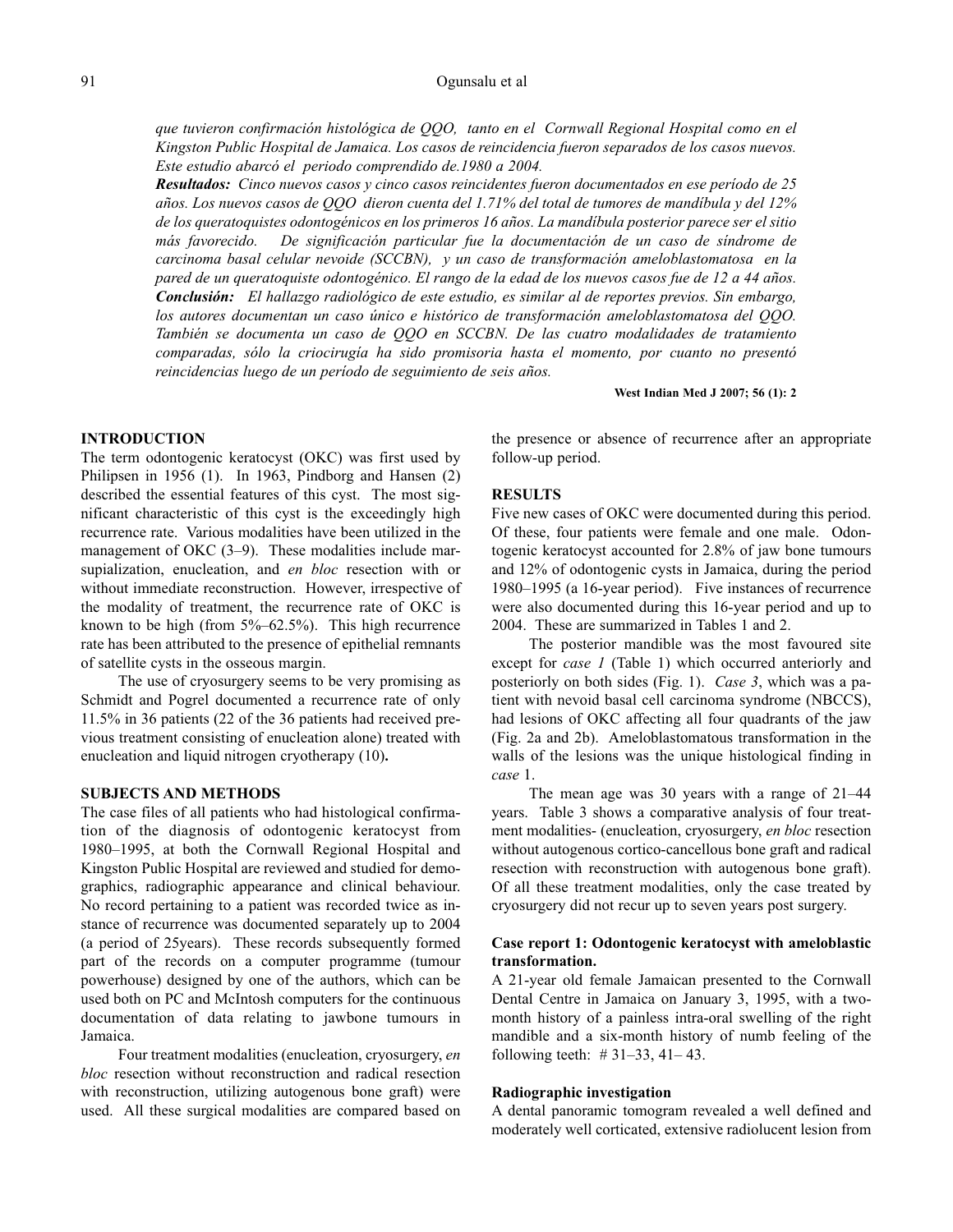## Odontogenic Keratocyst in Jamaica

| Case Sex Age   |   |    | <b>Site</b>                                           | <b>Radiological Appearance</b>                                                                     |  |
|----------------|---|----|-------------------------------------------------------|----------------------------------------------------------------------------------------------------|--|
| 1              | F | 21 | Ant mandible (bilateral)<br>with posterior extensions | Extensive radiolucency of $R \& L$<br>mandible with root resorption                                |  |
| $\mathcal{L}$  | F | 34 | Post mandible $(R)$                                   | Extensive radiolucency of mandible<br>from 4/ region up to ascending ramus<br>ramus                |  |
| $3**$          | F | 33 | All four quadrants                                    | Opacification of R $&$ L antrum <sup>*</sup> and<br>radiolucency of $R < L$ mandible               |  |
| $\overline{4}$ | M | 22 | Post mandible $(L)$                                   | Large radiolucent area involving<br>both vertical and horizontal ramus<br>and incorporating UE / 8 |  |
| 5              | F | 44 | Post mandible $(L)$                                   | Radiolucent lesion of posterior<br>mandible involving angle and<br>ascending ramus                 |  |

Table 1: Showing the cases of odontogenic keratocyst in Jamaica

Table 2: Showing the cases of recurrent odontogenic keratocyst in Jamaica

| Case Sex Age  |   |    | <b>Site</b>                         | <b>Radiological Appearance</b>                                             |
|---------------|---|----|-------------------------------------|----------------------------------------------------------------------------|
|               | F | 33 | Post mandible (R)<br>after 10 years | Extensive area of bone destruction<br>with evidence of pathologic fracture |
| $\mathcal{P}$ | F | 34 | Post mandible $(L)$<br>after 1 year | Extensive area of bone destruction<br>of posterior mandible                |
| 3             | F | 48 | Post mandible (L)                   | Extensive radiolucency of mandible<br>$/678$ region up to ramus            |



Fig. 1: Dental panoramic tomogram showing an extensive multilocular radiolucency which was subsequently diagnosed as an odontogenic keratocyst.

the region of  $# 45$  (distal) crossing the midline to the region of #34. The lesion extends from the lower cortical bone to the apex of all the teeth in this region. The radiolucency was unilocular with no internal bony septa. Resorption of the roots of  $\#$  41–44 and  $\#$ 31–33 was also present (Fig. 2).



Fig. 2: Dental panoramic tomogram of patient shown in figure 1, 4 years post cryosurgery.

### **Histopathological investigation**

The lesions were primarily an OKC exhibiting the typical parakeratotic squamous cell lining which was variably thick and easily detached from the underlying stoma. In one area, however, the epithelium showed transition to ameloblastic type epithelium and there were small buds which were present in the stoma. This is considered to represent ameloblastomatous transformation in the cyst wall; the so-called unicystic ameloblastoma.

#### **Treatment**

Approximately four years after diagnosis, the patient accepted the treatment of cryosurgery with preservation of the lower cortical bone of the mandible. The radiological follow-up for a period of six years (Fig. 3–5) showed no recurrence. Subsequently three Endopore® implants were placed six years after cryosurgery in solid bone which showed adequate bone volume.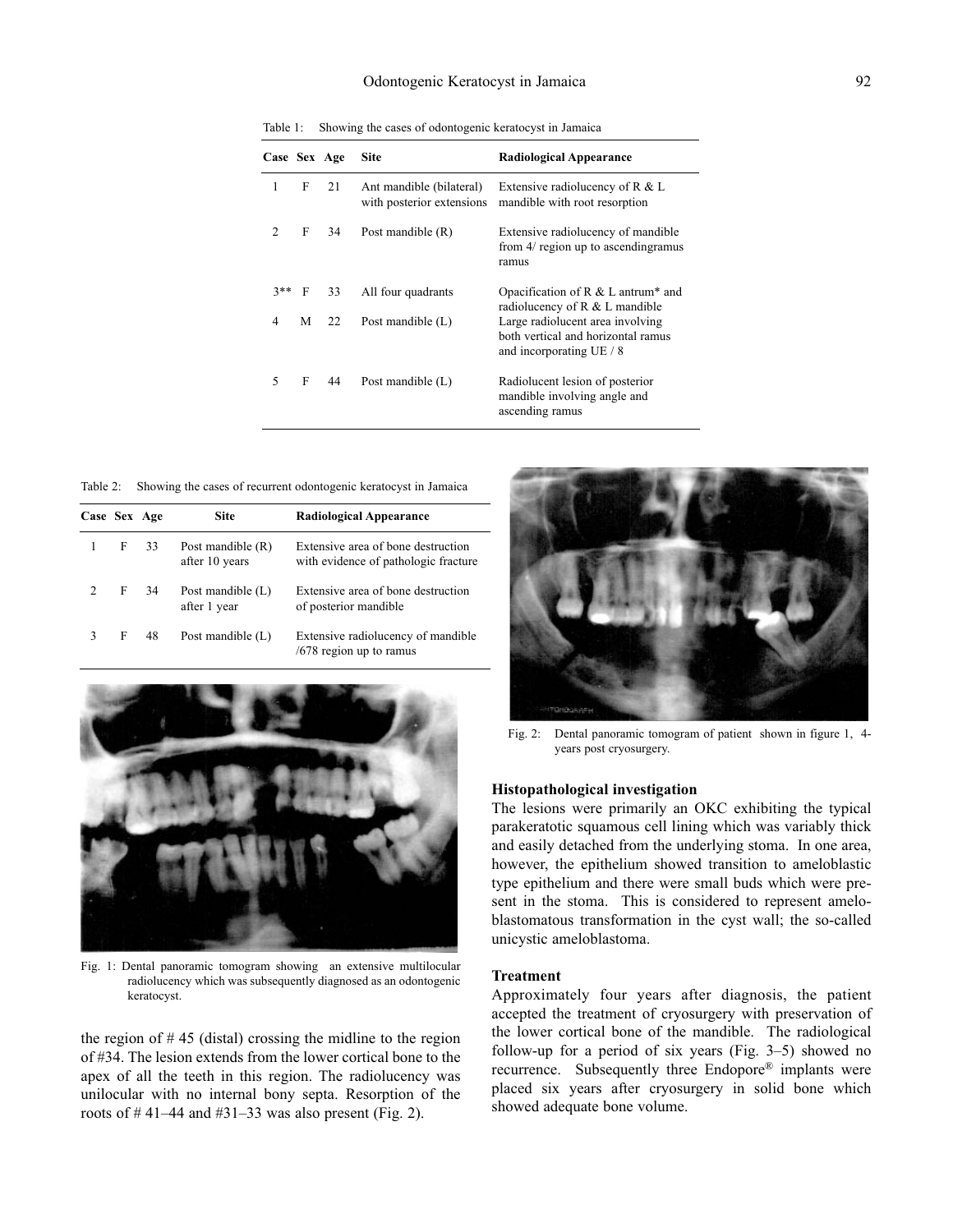## Ogunsalu et al

| Case                |   | Sex Site                               | Appearance                                                                       | Radiological<br><b>Modality</b>                                                | Treatment/<br><b>Follow-up Status</b>        |
|---------------------|---|----------------------------------------|----------------------------------------------------------------------------------|--------------------------------------------------------------------------------|----------------------------------------------|
| Case 1              | F | Post<br>Mandible $\mathbb{R}$          | Extensive radiolucency of<br>mandible from 44 region<br>to the ascending ramus   | Resection with reconstruction<br>with autogeneous bone from<br>the iliac crest | Recurred within 2 years                      |
| *Case 2 $F^*$ All 4 |   | quadrants                              | Opacification of the R<br>and L antrum and<br>radioluceny of R and L<br>mandible | Enucleation of mandibular<br>lesion.                                           | Recurred in less than 1 year.                |
| Case 3              | M | Post<br>manidble $\mathbb{R}$          | Evidence of recurrence<br>within the grafted site.<br>after 13 years             | Enucleation                                                                    | Recurred within 2 years                      |
| Case 4              | F | Posterior<br>and bilateral<br>mandible | Multilocular radiolucency                                                        | Cryosurgery alone                                                              | No recurrence up to 4<br>years of follow-up. |

Table 3: Showing the authors modality of treatment and outcome for four cases of odontogenic keratocyst

\$ A Case of BCNS



Fig. 3: Dental panoramic tomogram of patient shown in figure 1, 5-years post cryosurgery.



Fig. 4: Posterior –anterior view of the jaws showing bilateral lesions of odontogenic keratocyst in the patient with NBCCS.



Fig. 5: Occipitomental view confirming pathologies in both right and left maxilla in the patient with NBCCS.

# **Case Report 2: Multiple odontogenic keratocyst in nevoid basal cell carcinoma syndrome**

A 33-year old female Jamaican presented with a history of swelling of her left cheek on February 9, 1994, following an alleged assault by her boyfriend. The radiological examination revealed the following: extensive radiolucent lesion of the left and right mandible in the posterior region with tooth #38 embedded within the lesion on the left side of the mandible (Fig. 8). There were cystic lesions of the right and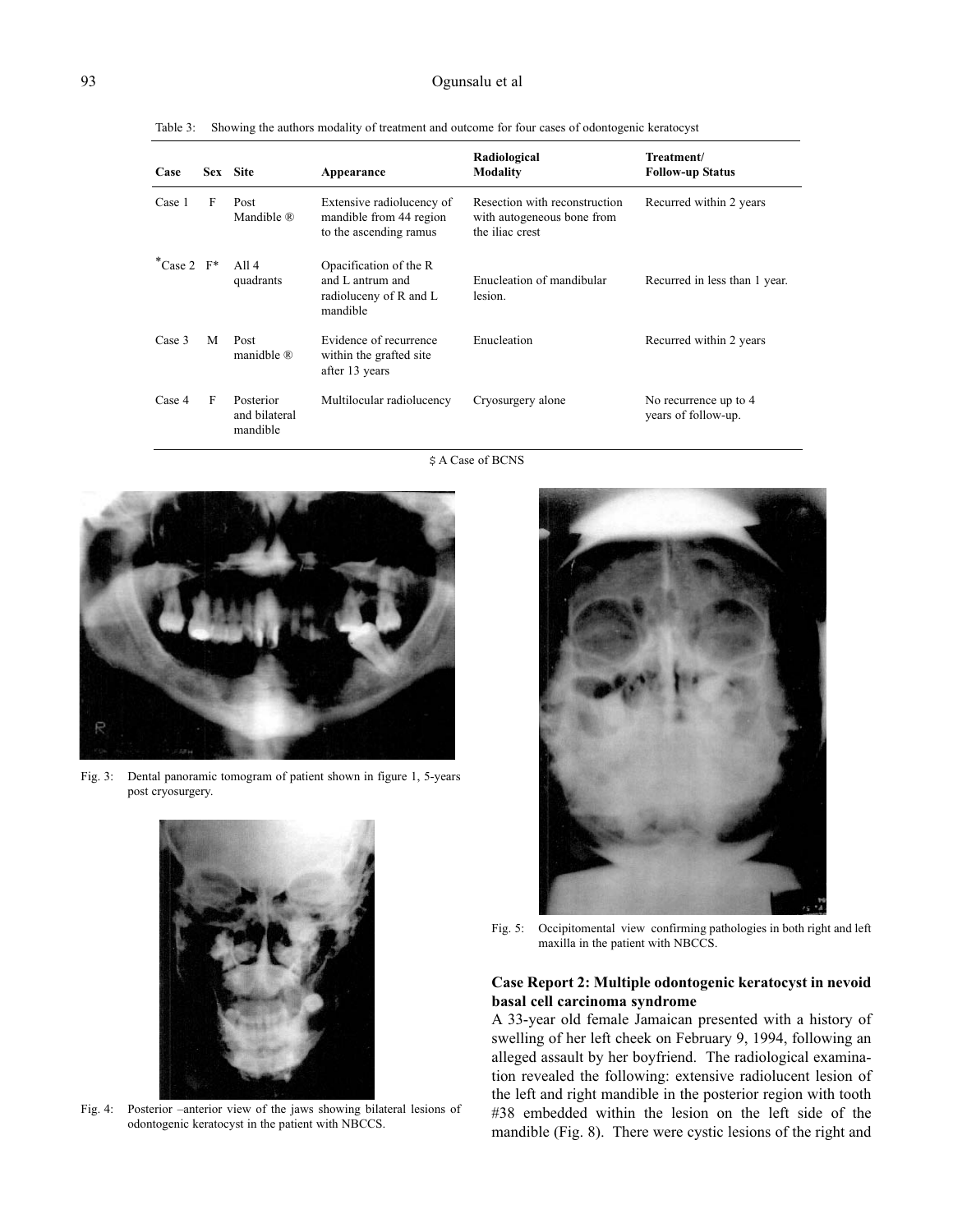left maxillary sinus in relation to the misplaced molars on both sides, which are missing clinically from the dental arch (Fig. 9), and there was calcification of the falx cerebri. The patient's facial features,which included frontal bossing, broad nasal ridge, associated hypertelorism together with her low IQ were suggestive of NBCCS.

Her past dental history dates to 1981 when she presented to the department of oral and maxillofacial surgery at the Cornwall Regional Hospital with painful swelling of the right side of the cheek for two years. Her intra-oral examination then revealed that various molar teeth which were not previously extracted where missing. A radiographic examination revealed cystic lesions of all the four quadrants of the jaw and misplaced molars were found to be associated with all the four cystic lesions. These lesions were then suggestive of multiple OKC as seen in the NBCCS which was confirmed histologically.

Her medical examination revealed ophthalmological and cutaneous abnormalities clinically diagnosed as naevus.

Her uterus was unremarkable but salpingogram revealed bilateral hydrosalpinges. The lesion recurred on the right side of the mandible with evidence of pathological fracture and the lesion on the left side of the mandible, also recurred shortly after enucleation.

## **DISCUSSION**

Five new cases of OKC were documented during the study period. In this series of jawbone tumours in Jamaica, OKC accounted for 1.7% of the total jawbone tumour and 12% of odontogenic cysts.

The posterior mandible seems to be the most favoured site except for case one which occurred anteriorly and bilaterally (Fig.1) and case three which was a patient with NBCCS with lesions of OKC affecting all four quadrants of the jaw. Ameloblastic transformation of the walls of the lesion was the unique histopathologic finding in case one. The age range of this series was 21 to 44 years with an average age of 30.8 years.

Radiologically all cases characteristically presented as an extensive well-defined area of bone destruction. The border of these lesions appears to be thinly sclerosed (Fig. 1) except for case one (Fig. 7) which presented as an almost total destruction of the posterior mandible, including the ramus with evidence of pathologic fracture of the right mandible.

Only *case 3* (NBCCS) had unerupted teeth associated with three of the four lesions (the unerupted tooth in the left mandible might have been removed during the initial surgery). Root resorption was another radiological finding seen distinctly in *case 1* which histologically had ameloblastic transformation of its wall. With regard to the cases of recurrent OKC, two were solitary OKC and two were recurrence in one patient who had OKC in association with NBCCS.

Recurrence is usually characterized radiologically by evidence of further destruction of the bone with or without the clinical evidence of infection. Radiological findings in this current series of OKC from Jamaica are similar to what has been previously reported in the literature. The clinical findings are similar to other reports (11–16). However, it is not possible in a series with five new cases and five instances of recurrence to deduce any statistically significant gender ratios. In this series, the mandible seemed to be the most favoured site.

Although the cyst may occur at any age, from the very young to the elderly, Brannon (15) found it to be exceedingly rare under the age of 10 years, as only two such patients were in his series of 233 cases (11–12). The peak incidence is in the second and third decades of life with a gradual decline thereafter. The data of Browne (12) with 104 patients and Forssell (11) with 119 patients are virtually identical. In all series, there is predilection for the male gender, ranging from 1.44: 1 in the study of Brannon (15 ) and 1.46: 1 in the study of Browne (12) to 1.79: 1 in a study by Forssell (11). As in this series, the mandible is the more favoured site than the maxilla, 65% *vs* 35% in Brannon's series and 78% *vs* 22% in that of Forssell (11). In these series, the ramus third molar area followed by the first and second molar areas are the most favoured sites.

Multiple OKC have been documented to occur with some frequency, but notably associated with the NBCCS. Ameloblastomatous transformations of the odontogenic keratocyst is very rare, but has been reported previously (14). As stated in a case recently reported by Ichalque and Rippin (16), the presence of an ameloblastomatous island does point in the direction of nevoid basal cell carcinoma syndrome since in previous studies such histological features were seen in NBCCS, however our only case of ameloblastomatous transformation did not fit into the criteria for the NBCCS, thus differing from previous documentations and findings.

The nevoid basal cell carcinoma syndrome was first reported in 1894 by Jarish (17), who described a patient with multiple basal cell carcinoma, scoliosis and learning disability. Howel and Caro in 1959 (18) were the first to associate the nevoid basal cell carcinoma syndrome with the cutaneous disorders and anomalies, while Gorlin and Goltz in 1960 (19) defined the condition as a syndrome comprising the triad of multiple basal cell naevi, jaw keratocyst and skeletal anomalies (20). A wide range of neurological, endocrine, ophthalmic and genital manifestations (20–22) are known to be variably associated with this syndrome. The prevalence of the NBCCS has been estimated to range from 1 in 57 000 (23) to 1 in 164 000 (24) but there is now a general agreement that the prevalence is about 1 in 60 000 (25). This syndrome probably arises in all ethnic groups but most reports have been in Caucasians. Male and female are equally affected (26, 27).